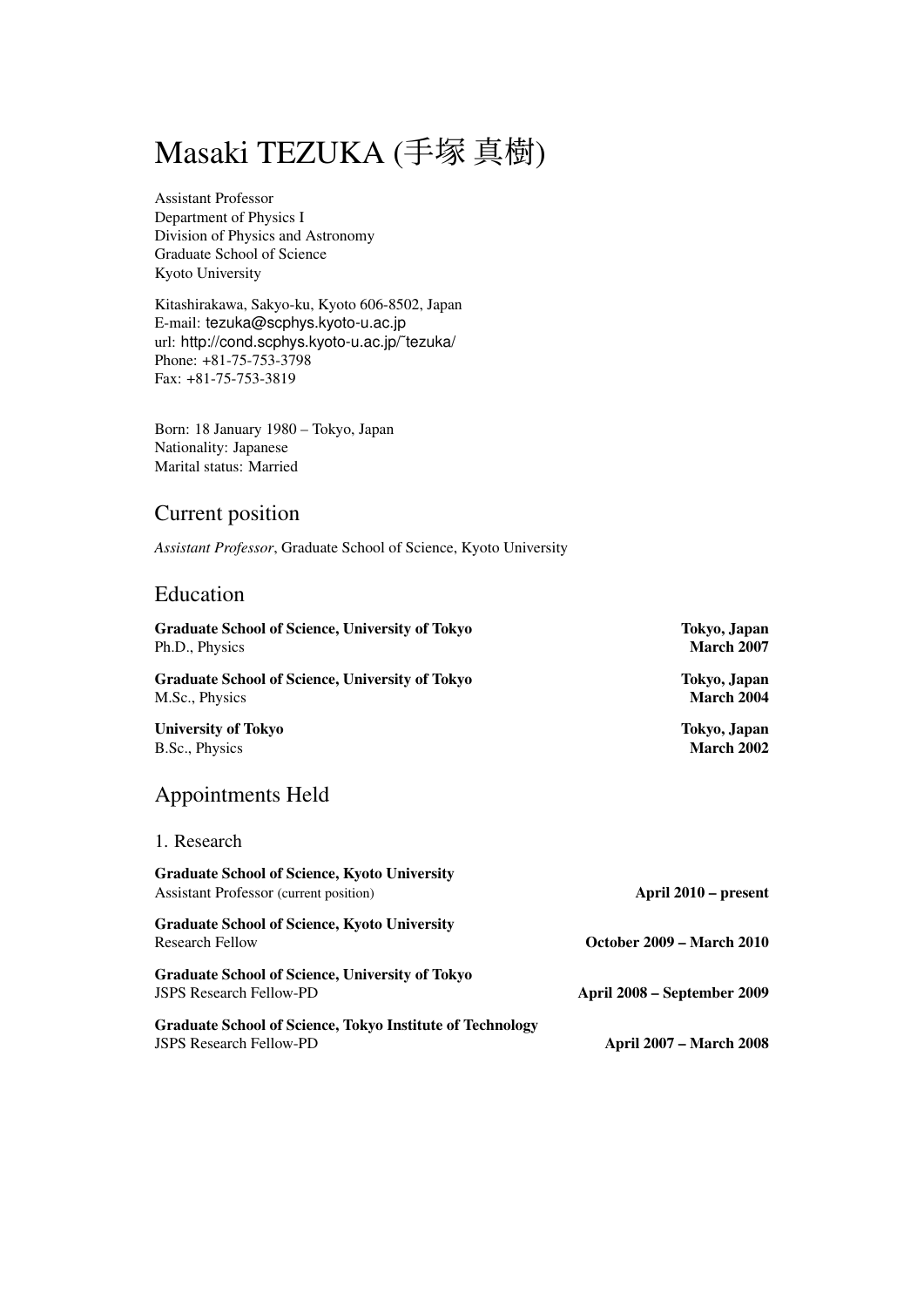Graduate School of Science, University of Tokyo Research Assistant May 2004 – February 2007

Graduate School of Frontier Sciences, University of Tokyo Research Assistant **April 2005 – March 2006** 

#### 2. Teaching

#### Faculty of Science, Kyoto University

Exercises for Electromagnetism 1 October 2017 – March 2018, October 2018 – March 2019, October 2019 – March 2020, October 2020 – March 2021, October 2021 – March 2022 Exercises for Statistical Mechanics C

October 2014 – March 2015, October 2015 – March 2016, October 2016 – March 2017 Exercises for Electrodynamics 4 October 2012 – March 2013, October 2013 – March 2014 Exercises for Analytic Mechanics 1 April 2011 – September 2011 Special Study Course (Physical Science) Q11: Condensed Matter Theory April 2010 - present

#### Faculty of Science, University of Tokyo

Teaching Assistant, Exercises for Quantum Mechanics October 2003 – March 2004

## Grants and awards

#### Japan Society of the Promotion of Science

Grant-in-Aid for Transformative Research Areas (A) (Project JP21H05185, 5 years, total direct cost 109.6M JPY) FY2021 – FY2025 Grant-in-Aid for Scientific Research (C) (Project JP20K03787, 3 years, total direct cost 3.3M JPY)FY2020 – FY2022 Grant-in-Aid for Scientific Research on Innovative Areas (Research in a proposed research area) (Project JP20H05270, 2 years, total direct cost 3.3M JPY) FY2020 – FY2021 Grant-in-Aid for Encouragement of Young Scientists (B) (Project JP17K17822, 3+2 years, total direct  $\text{cvst } 3.0 \text{M JPY}$   $\text{FY } 2017 - \text{FY } 2021$ Grant-in-Aid for Encouragement of Young Scientists (B) (Project 26870284, 3 years, total direct cost 3.1M JPY) FY2014 – FY2016 Research fellowship (3 years, with research funding 1.1M JPY per year) FY2007 – FY2009 Japan Student Services Organization

Interest-free scholarship loan (3 years, half-waiver of the obligation to repay awarded in 2007) 2004

#### Japan Scholarship Foundation

Interest-free scholarship loan (2 years) 2002

### Scholarly affiliation

| The Physical Society of Japan            |                                |
|------------------------------------------|--------------------------------|
| Regular member                           | $2004 - present$               |
| Steering Committee member of Division 11 | <b>April 2015 – March 2016</b> |
| Steering Committee member of Division 8  | <b>April 2012 – March 2013</b> |

Journal Referees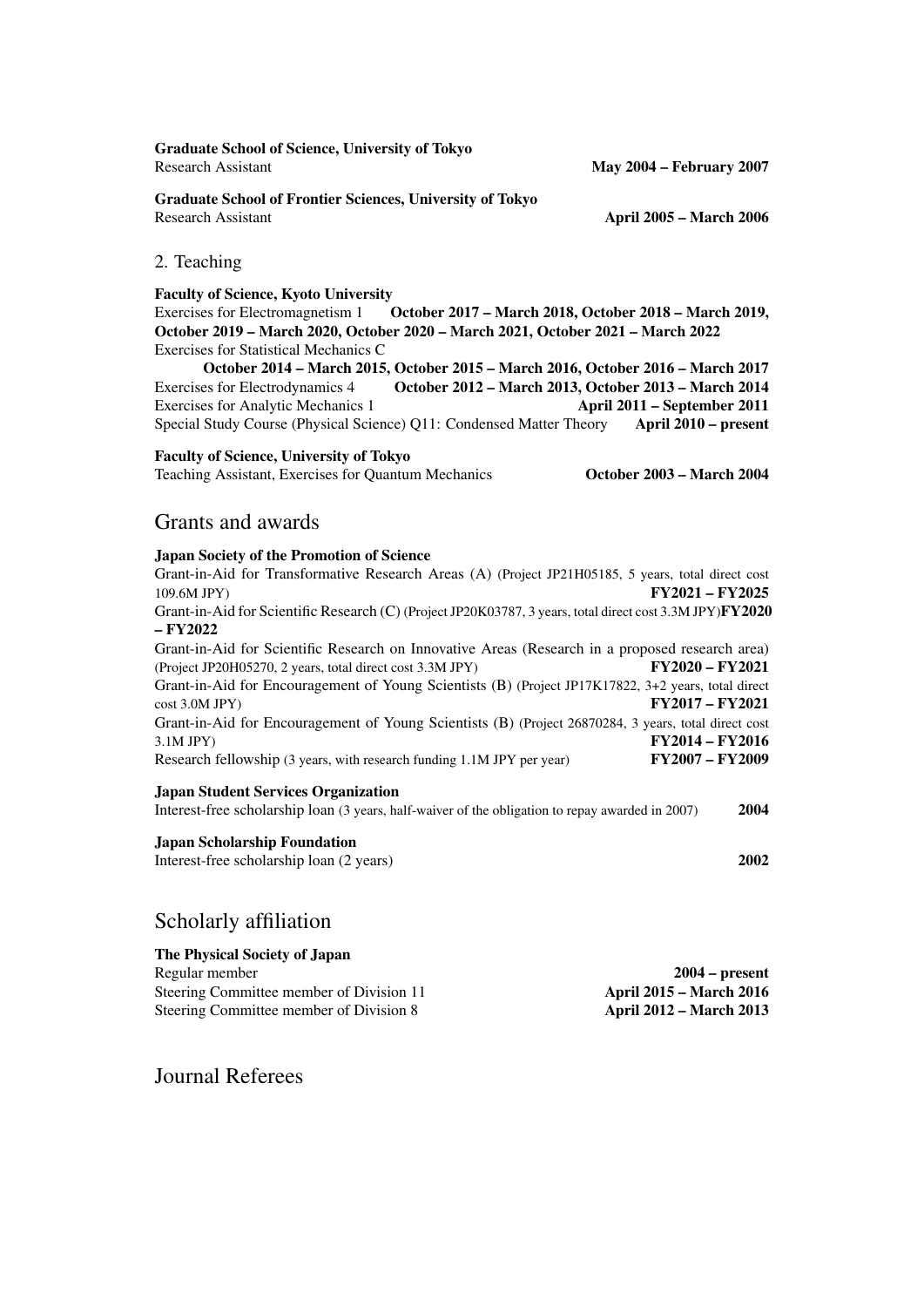Physical Review Letters (*>* 15 manuscripts), Physical Review X, Physical Review A, Physical Review B, Physical Review E, New Journal of Physics, Journal of the Physical Society of Japan, Progress of Theoretical and Experimental Physics, International Journal of Modern Physics B and numerous conference proceedings

# Languages

*Japanese* (native speaker), *English* (fluent), *German* (intermediate), *French* (basic).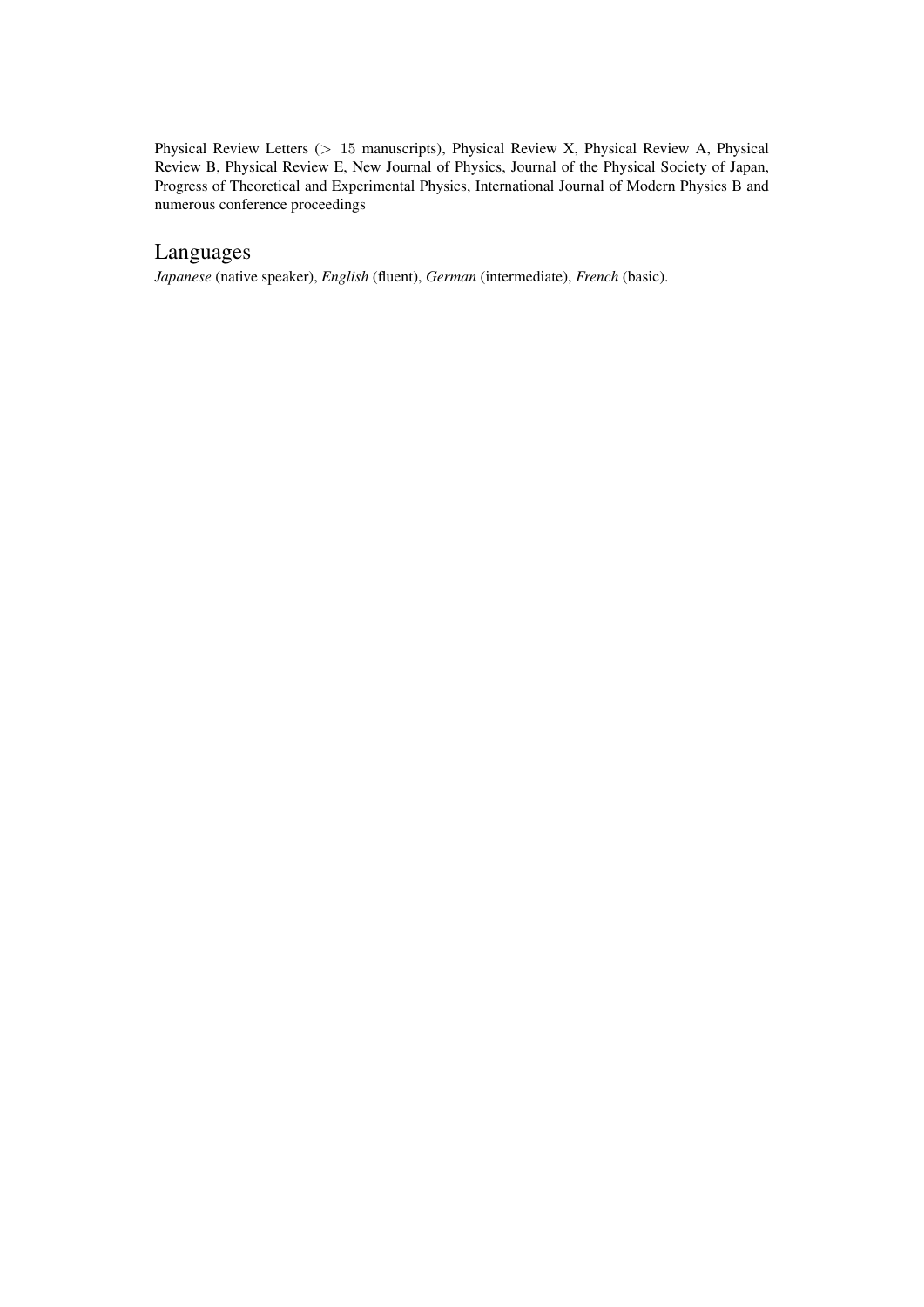# Publications Masaki Tezuka

### 1. Refereed original journal articles

Kazuki Yamamoto, Masaya Nakagawa, Masaki Tezuka, Masahito Ueda, and Norio Kawakami, "Universal properties of dissipative Tomonaga-Luttinger liquids: Case study of a non-Hermitian XXZ spin chain", Phys. Rev. B in press.

Tzu-Chen Huang, Ying-Hsuan Lin, Kantaro Ohmori, Yuji Tachikawa, and Masaki Tezuka, "Numerical evidence for a Haagerup conformal field theory", Phys. Rev. Lett. in press.

Chen-How Huang, Masaki Tezuka, and Miguel A. Cazalilla, "Topological Lifshitz Transitions, Orbital Currents, and Interactions in Low-dimensional Fermi Gases in Synthetic Gauge Fields", New J. Phys. 24, 033043 (2022). doi: 10.1088/1367-2630/ac5a87

Felipe Monteiro, Masaki Tezuka, Alexander Altland, David A. Huse, and T. Micklitz, "Quantum ergodicity in the many-body localization problem", Phys. Rev. Lett. 127, 030601 (2021). doi: 10.1103/PhysRevLett.127.030601

Pak Hang Chris Lau, Chen-Te Ma, Jeff Murugan, and Masaki Tezuka, "Correlated disorder in the SYK2 model", J. Phys. A 54, 095401 (2021). doi: 10.1088/1751-8121/abde77

Felipe Monteiro, Tobias Micklitz, Masaki Tezuka, and Alexander Altland, "Minimal model of many-body localization", Phys. Rev. Research 3, 013023 (2021). doi: 10.1103/PhysRevResearch.3.013023

Fuyuki Matsuda, Masaki Tezuka, and Norio Kawakami, "Two-Dimensional Thouless Pumping of Ultracold Fermions in Obliquely Introduced Optical Superlattice", J. Phys. Soc. Jpn. 89, 114708 (2020). [Editors' Choice] doi: 10.1088/1751-8121/abde77

Hrant Gharibyan, Masanori Hanada, Brian Swingle, and Masaki Tezuka (in alphabetical order),

"Characterization of quantum chaos by two-point correlation functions", Phys. Rev. E 102, 022213 (2020).

doi: 10.1103/PhysRevE.102.022213

Pak Hang Chris Lau, Chen-Te Ma, Jeff Murugan, and Masaki Tezuka (in alphabetical order), "Randomness and Chaos in Qubit Models", Phys. Lett. B 795, 230-235 (2019). doi: 10.1016/j.physletb.2019.05.052

Hrant Gharibyan, Masanori Hanada, Brian Swingle, and Masaki Tezuka (in alphabetical order), "Quantum Lyapunov Spectrum", J. High Energ. Phys. 1904 (2019) 082. doi: 10.1007/JHEP04(2019)082

Antonio M. García-García and Masaki Tezuka (in alphabetical order), "Many-body localization in a finite-range Sachdev-Ye-Kitaev model and holography", Phys. Rev. B 99, 054202 (2019). doi: 10.1103/PhysRevB.99.054202

Mitsutoshi Fujita, Rene Meyer, Sumiran Pujari, and Masaki Tezuka (in alphabetical order), "Effective Hopping in Holographic Bose and Fermi Hubbard Models", J. High Energ. Phys. 1901 (2019) 045.

doi: 10.1007/JHEP01(2019)045

Hrant Gharibyan, Masanori Hanada, Stephen H. Shenker, and Masaki Tezuka (in alphabetical order), "Onset of random matrix behavior in scrambling systems", (Open Access) J. High Energ.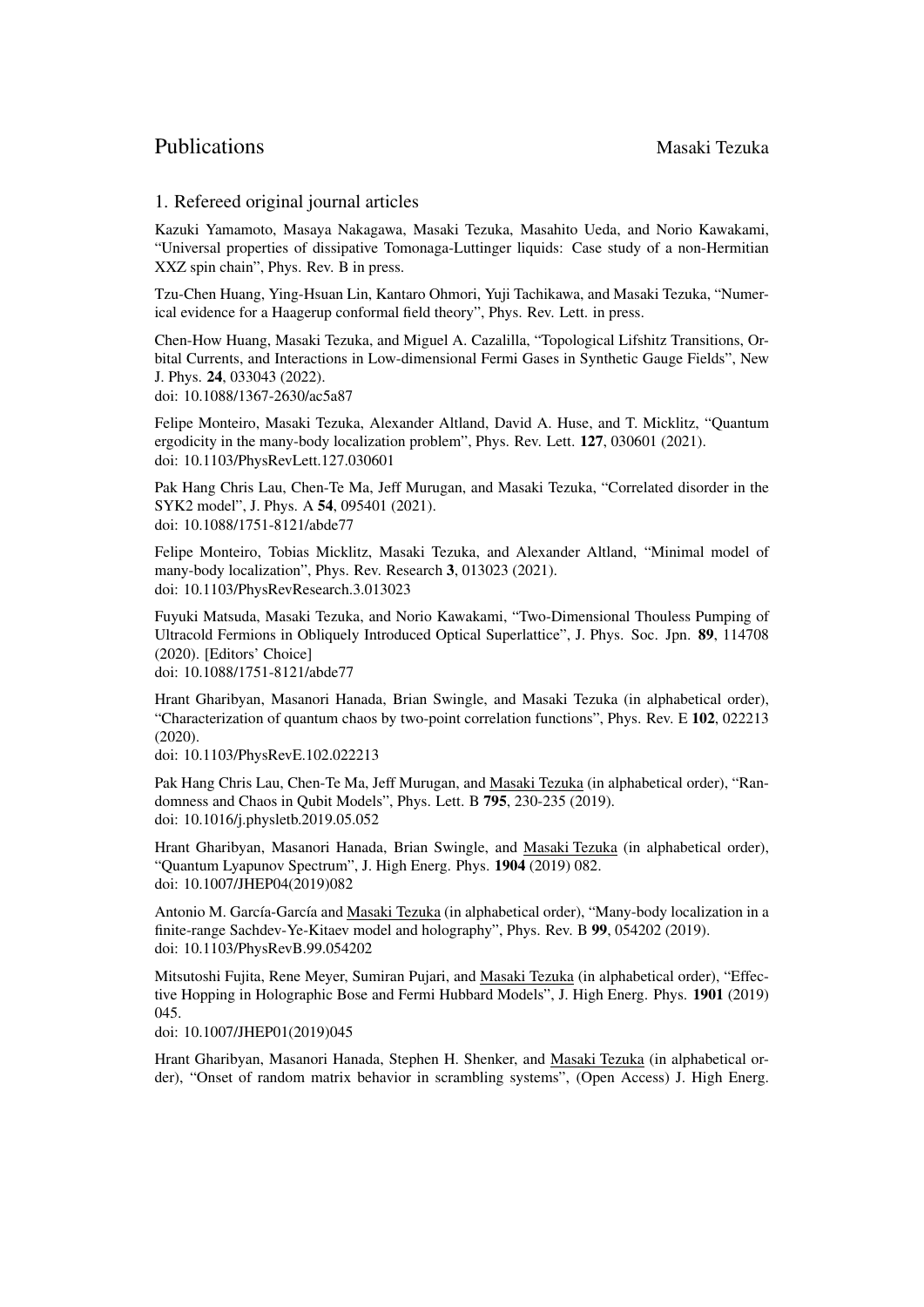Phys. 1807 (2018) 124. doi: 10.1007/JHEP07(2018)124

Antonio M. García-García, Bruno Loureiro, Aurelio Romero-Bermúdez, Masaki Tezuka (in alphabetical order), "Chaotic-Integrable Transition in the Sachdev-Ye-Kitaev Model", (Open Access) Phys. Rev. Lett. 120, 241603 (2018). doi: 10.1103/PhysRevLett.120.241603

Masanori Hanada, Hidehiko Shimada, and Masaki Tezuka (in alphabetical order): "Universality in Chaos: Lyapunov Spectrum and Random Matrix Theory" Phys. Rev. E 97, 022224 (2018). doi: 10.1103/PhysRevE.97.022224

Ippei Danshita, Masanori Hanada, and Masaki Tezuka (in alphabetical order), "Creating and probing the Sachdev–Ye–Kitaev model with ultracold gases: Towards experimental studies of quantum gravity" Prog. Theor. Exp. Phys. 2017, 083I01 (2017). doi: 10.1093/ptep/ptx108

Jordan S. Cotler, Guy Gur-Ari, Masanori Hanada, Joseph Polchinski, Phil Saad, Stephen H. Shenker, Douglas Stanford, Alexandre Streicher, and Masaki Tezuka (in alphabetical order): "Black holes and random matrices" J. High Energ. Phys. 1705, 118 (2017). doi: 10.1007/JHEP05(2017)118

Jun'ichi Ozaki, Masaki Tezuka, and Norio Kawakami: "Drag dynamics in one-dimensional Fermi systems" Physical Review A 92, 023607 (2015). doi: 10.1103/PhysRevA.92.023607

Masaki Tezuka, Antonio M. García-García, and Miguel A. Cazalilla: "Destruction of long-range order by quenching the hopping range in one dimension" Physical Review A 90, 053618 (2014). doi: 10.1103/PhysRevA.90.053618

Fuyuki Matsuda, Masaki Tezuka, and Norio Kawakami: "Topological Properties of Ultracold Bosons in One-Dimensional Quasiperiodic Optical Lattice" Journal of the Physical Society of Japan 83, 083707 (2014). (Letter) doi: 10.7566/JPSJ.83.083707

Monodeep Chakraborty, Masaki Tezuka, and B. I. Min: "Interacting-Holstein and extended-Holstein bipolarons" Physical Review B 89, 035146 (2014). doi: 10.1103/PhysRevB.89.035146

Masaki Tezuka and Norio Kawakami: "Reentrant topological transitions with Majorana end states in one-dimensional superconductors by lattice modulation" Physical Review B 88, 155428 (2013). doi:10.1103/PhysRevB.88.155428

Alejandro M. Lobos, Masaki Tezuka and Antonio M. García-García: "Restoring phase coherence in a one-dimensional superconductor using power-law electron hopping" Physical Review B 88, 134506 (2013).

doi:10.1103/PhysRevB.88.134506

Jun'ichi Ozaki, Masaki Tezuka and Norio Kawakami: "Collision of one-dimensional fermion clusters" Physical Review A 86, 033621 (2012). doi:10.1103/PhysRevA.86.033621

Masaki Tezuka, and Norio Kawakami: "Reentrant topological transitions in a quantum wire / superconductor system with quasiperiodic lattice modulation" Physical Review B 85, 140508(R) (2012). doi:10.1103/PhysRevB.85.140508

Masaki Tezuka and Antonio M. García-García: "Testing the universality of the many-body metalinsulator transition by time evolution of a disordered one-dimensional ultracold fermionic gas" Physical Review A 85, 031602(R) (2012).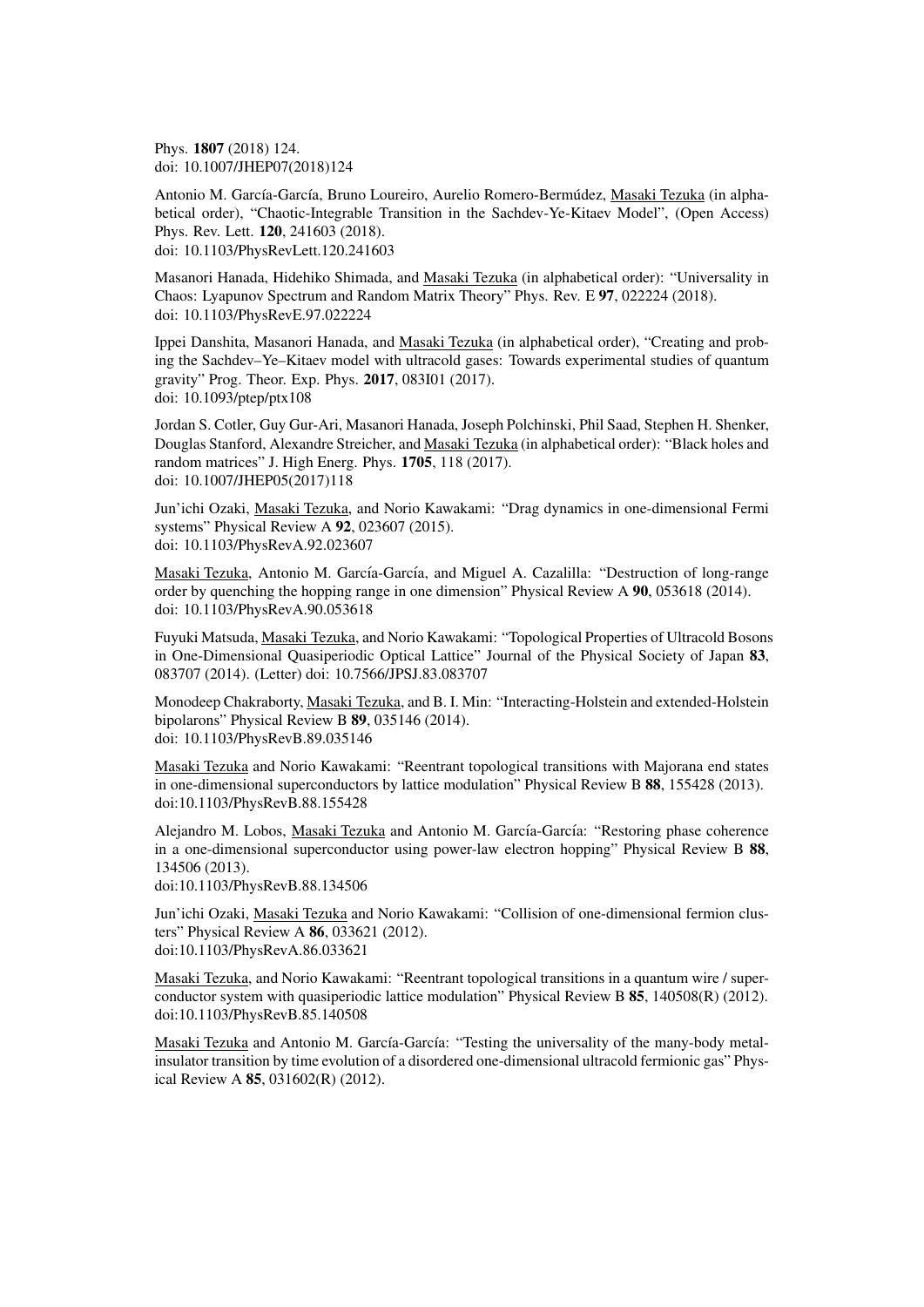doi:10.1103/PhysRevA.85.031602

Masaki Tezuka and Antonio M. García-García: "Stability of the superfluid state in a disordered 1D ultracold fermionic gas" Physical Review A 82, 043613 (2010). doi:10.1103/PhysRevA.82.043613

Masaki Tezuka and Masahito Ueda: "Ground states and dynamics of population-imbalanced Fermi condensates in one dimension" New Journal of Physics 12, 055029 (2010). doi:10.1088/1367-2630/12/5/055029

Masaki Tezuka and Masahito Ueda: "Density-Matrix Renormalization Group Study of Trapped Imbalanced Fermi Condensates" Physical Review Letters 100, 110403 (2008). doi:10.1103/PhysRevLett.100.110403

Masaki Tezuka, Ryotaro Arita and Hideo Aoki: "Phase diagram for the one-dimensional Hubbard-Holstein model: A density-matrix renormalization group study" Physical Review B 76, 155114 (2007).

doi:10.1103/PhysRevB.76.155114

Masaki Tezuka: "An Improved Initialization Procedure for the Density-Matrix Renormalization Group" Journal of the Physical Society of Japan 76, 053001 (Letter) (2007). doi:10.1143/JPSJ.76.053001

Masaki Tezuka, Ryotaro Arita and Hideo Aoki: "Density-matrix renormalization group study of pairing when electron-electron and electron-phonon interactions coexist: effect of the electronic band structure" Physical Review Letters 95, 226401 (2005). doi:10.1103/PhysRevLett.95.226401

#### 2. Refereed conference proceedings

Fuyuki Matsuda, Masaki Tezuka, and Norio Kawakami: "Correlation Effects in One-Dimensional Quasiperiodic Anderson-Lattice Model" Physics Procedia 75, 245-251 (2015). doi: 10.1016/j.phpro.2015.12.030

Masaki Tezuka, Alejandro M. Lobos and Antonio M. García-García: "Restoring long-range order in one-dimensional superconductivity by power-law hopping" JPS Conference Proceedings 3, 016004  $(2014)$ .

doi:10.7566/JPSCP.3.016004

Fuyuki Matsuda, Masaki Tezuka, and Norio Kawakami: "Topological Properties of 1D Quasicrystal Bose-Mott Insulators" JPS Conference Proceedings 3, 016013 (2014). doi:10.7566/JPSCP.3.016013

Jun'ichi Ozaki, Masaki Tezuka, and Norio Kawakami: "Quantum effects on one-dimensional collision dynamics of fermion clusters" Journal of Physics: Conference Series 400, 012059 (2012). doi:10.1088/1742-6596/400/1/012059

Masaki Tezuka, Ryotaro Arita and Hideo Aoki: "Density-Matrix Renormalization Group Study of Phase Diagram in Systems with Strong Electron-Electron and Electron-Phonon Interactions", AIP Conference Proceedings 850 (24th International Conference on Low Temperature Physics), 551-552 (2006).

doi:10.1063/1.2354829

Masaki Tezuka, Ryotaro Arita and Hideo Aoki: "A DMRG study of correlation functions in the Holstein-Hubbard model", Physica B 359-361 (Proceedings of the International Conference on Strongly Correlated Electron Systems), 708-710 (2005). doi:10.1016/j.physb.2005.01.20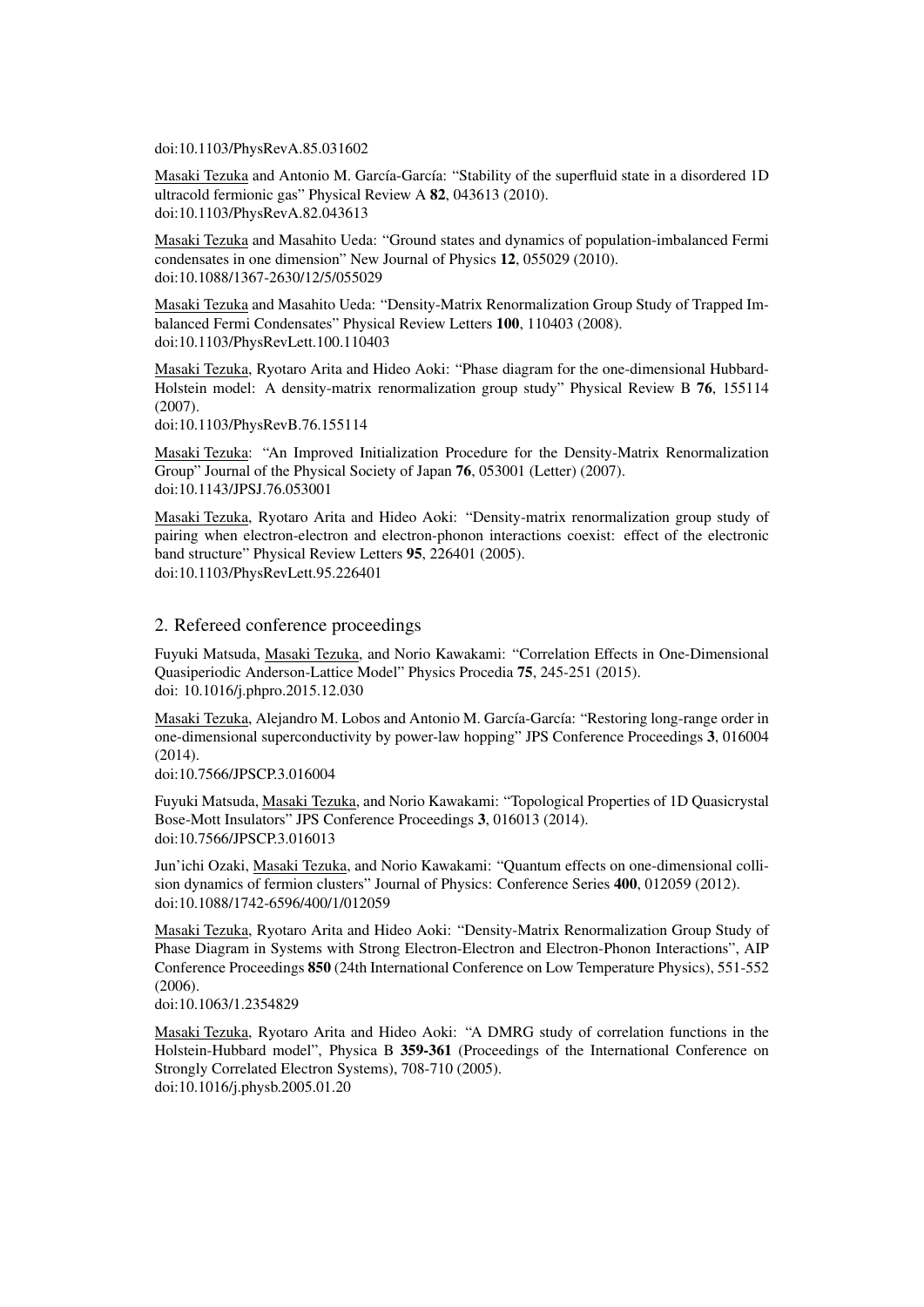### 3. Review articles

Masaki Tezuka: "The Sachdev-Ye-Kitaev (SYK) model, quantum scrambling and many-body localization" (in Japanese), Kotai Butsuri 57, 217 (2022).

Fuyuki Matsuda, Masaki Tezuka, and Norio Kawakami: "Two-Dimensional Extension of Thouless Pumping and Diophatine Equation in Ultracold Atoms" (in Japanese), Kotai Butsuri 56, 409 (2021).

Ippei Danshita, Masaki Tezuka, and Masanori Hanada: "Sachdev–Ye–Kitaev model, black holes, and ultra-cold gases" (in Japanese), Butsuri 73, 569 (2018).

Masaki Tezuka: "Superfluidity in imbalanced systems — Fermi condensates observed in trapped neutral atoms" (in Japanese), Bussei Kenkyu (Kyoto) 95, 34 (2010).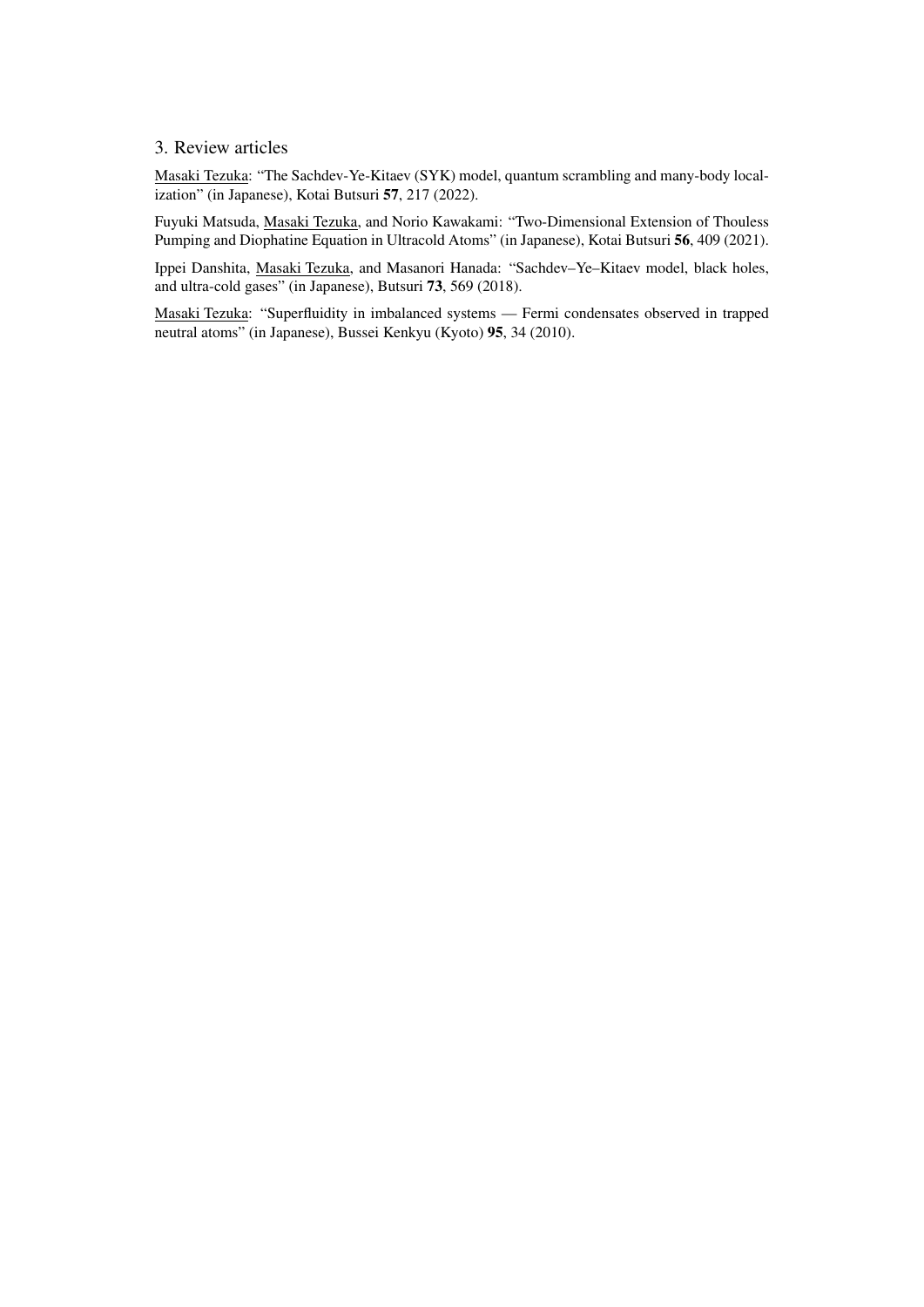# Invited talks at scientific meetings Masaki Tezuka

"Fock space localization in a perturbed Sachdev-Ye-Kitaev model", 17th Slovenia–Japan Seminar on Nonlinear Science, 22 March 2022. (online)

「Sachdev-Ye-Kitaev 模型における多体局在の定量的研究」, 「離散的手法による場と時空のダ イナミクス 2021」, Kyoto University, 26 December 2021.

"Many-body localization in quasiperiodic systems and effect of nonhermitian terms", IRN-APERIODIC "Open space between aperiodic order and physics & chemistry of materials", Carry le Rouet, France, 6 October 2021. (online)

"Fock-space localization and entanglement in the Sachdev-Ye-Kitaev model", YITP workshop "Recent progress in theoretical physics based on quantum information theory", Kyoto, Japan, 1 March 2021. (online)

"Characterization of chaos in many-body quantum systems", Pioneer Symposium, 2019 Korean Physical Society Fall Meeting, Gwangju, Korea, 23 October 2019.

"The Sachdev-Ye-Kitaev model as a maximally chaotic lattice model: study towards experimental realization, and new characterizations of chaos", Workshop on Holography and Quantum Matter, Beijing, China, 26 August 2019.

"The Sachdev-Ye-Kitaev model, scrambling and chaos", Youth Symposium on theoretical high energy physics in Southeast University, Nanjing, China, 20 August 2019.

"The Sachdev-Ye-Kitaev model, random matrices and quantum chaos", KMI Interdisciplinary Seminar "Recent developments in SYK model and wormholes", Nagoya, Japan, 22 July 2019.

"Characterization of chaotic dynamics in quantum systems", 3rd French Russian Conference on Random Geometry and Physics: Sachdev-Ye-Kitaev Model and Related Topics, Moscow, Russia, 5 June 2019.

"Sachdev-Ye-Kitaev model, topological materials and chaos", 第 4 回「トポロジーが紡ぐ物質科 学のフロンティア」領域研究会, Nagoya, Japan, 22 January 2019.

"Level statistics and Lyapunov spectrum of the SYK model", Discrete Approaches to the Dynamics of Fields and Space-Time(「離散的手法による場と時空のダイナミクス」研究会 2018), Sendai, Japan, 11 September 2018.

「Sachdev–Ye–Kitaev 模型と量子カオス」, 量子カオスとホログラフィー (30 March 2018), Kyoto, Japan, 13:30 - 14:30, 30 March 2018.

"The Sachdev–Ye–Kitaev model, random matrices and Lyapunov exponents", Black Holes, Quantum Chaos, and Solvable Quantum Systems (22-26 January 2018), Sanya, China, 14:00 - 15:00, 25 January 2018.

"Proposal for a cold atom realization of the Sachdev-Ye-Kitaev model: a desktop quantum gravity laboratory", The 2nd Tokyo-Beijing Workshop on Ultracold Atoms (1-2 October 2017), Tokyo, Japan, 10:50 - 11:30, 1 October 2017.

"The Sachdev–Ye–Kitaev model: proposal for ultracold gas realization and numerical study of the dynamics", Quantum Simulations and Numerical Studies on Many-Body Physics (9-11 December 2016), Hsinchu, Taiwan, 11:30 - 12:20, 11 December 2016.

"Topological properties of quasi-periodic quantum systems", Quantum Science Symposium Europe-2016 (1-2 November 2016), Cambridge, UK, 10:05 - 10:30, 1 November 2016.

"Fermions on quasiperiodically modulated lattices: pairing, localization, and topology", EMN Meeting on Quantum 2016 (8-10 April 2016), Phuket, Thailand, 11:35 - 12:00, 9 April 2016.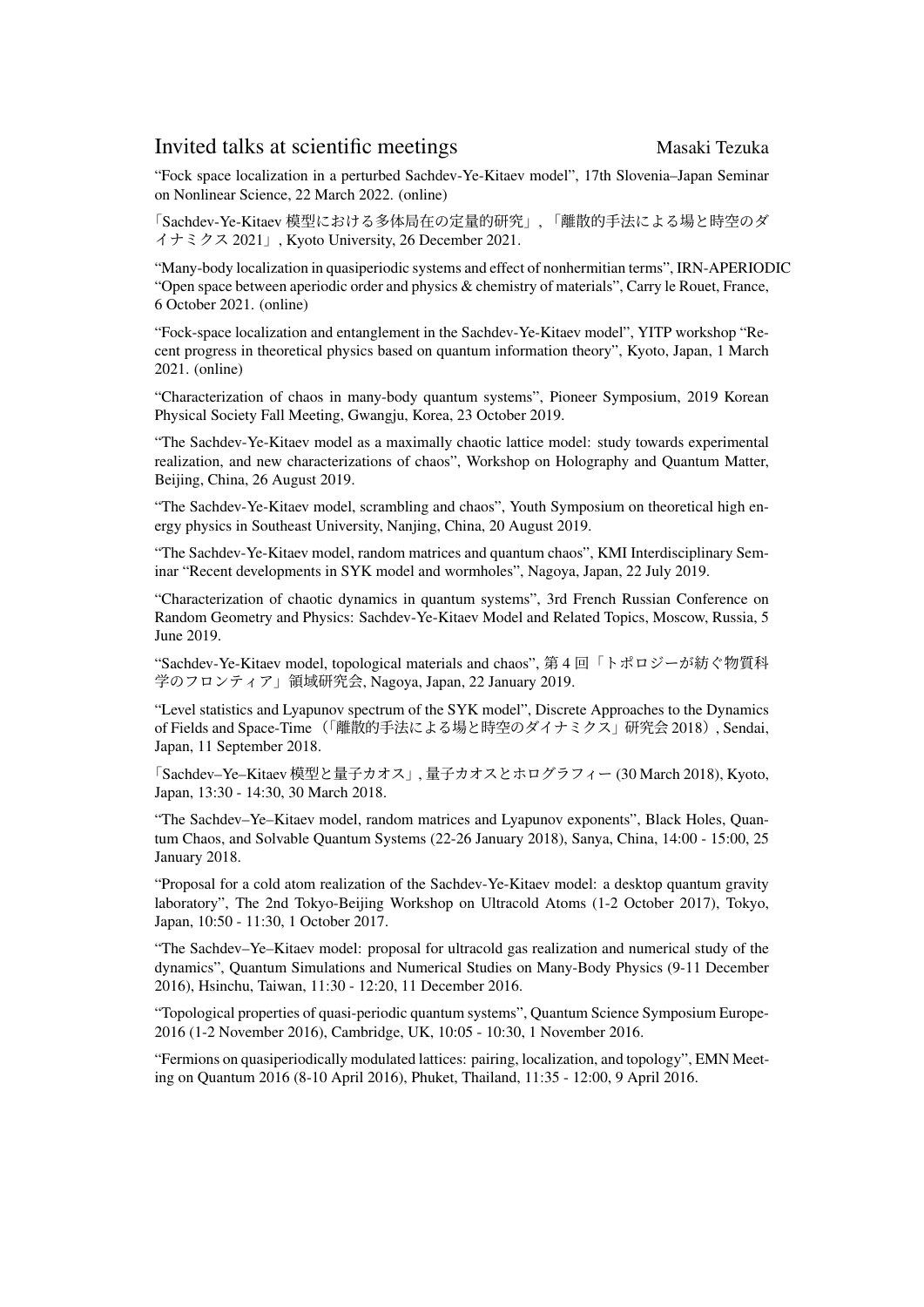"Dynamics of interacting fermions on a bichromatic optical lattice", Correlations and coherence in quantum systems (8-12 October 2012), Evora, Portugal, 16:00 - 16:30, 8 October 2012.

"Dynamics of two-component Fermi gas close to insulating transition in a quasiperiodic potential", Ultracold Gases: Superfluidity and Strong Correlations (USS-2012) (11-13 January 2012), Tokyo, 17:40-18:10, 12 January 2012.

"Dynamics of an interacting one-dimensional Fermi system in a quasiperiodic potential", New Electronic Properties through Structure and Correlation (Japan Swiss Workshop 2011), Zurich, Switzerland, 14:30 - 15:00, 16 September 2011.

"One-dimensional Fermi gases: Density-matrix renormalization group study of ground state properties and dynamics", Renormalization Group Approach from Ultra Cold Atoms to the Hot QGP, Kyoto, 17:00 - 18:00, 30 August 2011.

"Population-imbalanced Fermi Condensates: Effect of Trap Geometry", Ultracold Fermi Gas: Superfluidity and Storng-Correlation (USS-2010), Ueno, Tokyo, 14:10 - 14:40, 13 May 2010.

「電子格子系及び調和型トラップ中の粒子数不均衡フェルミオン系の DMRG」, 密度行列繰り 込み群法を用いた物性研究の新展開 (16-17 December 2008), Kyoto, 17:30 - 18:00, 16 December 2008.